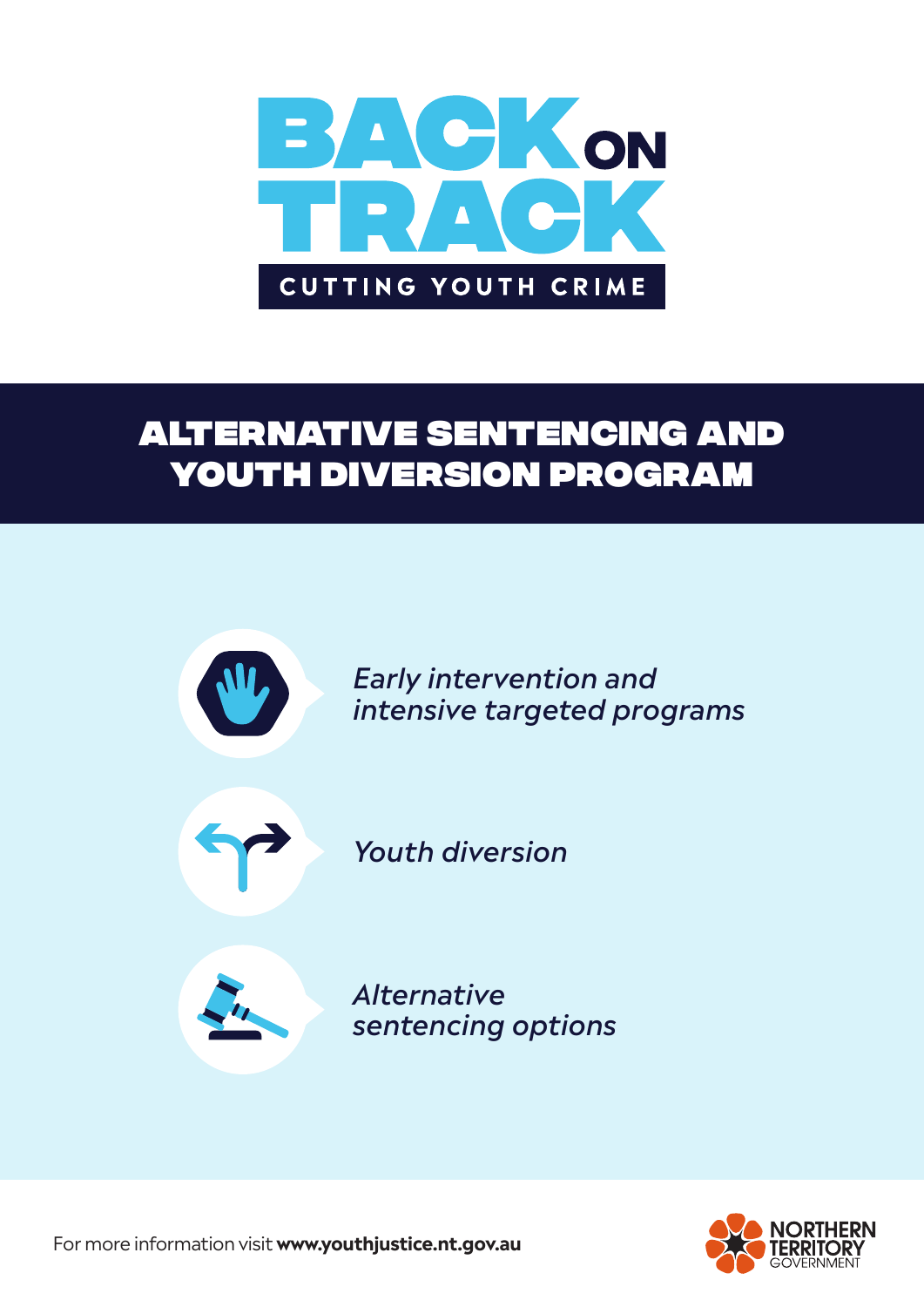

# Back on Track alternative sentencing and youth diversion program

- Back on Track program is an alternative sentencing program. It provides the Courts with another option to sentence young people to (10-17 years) as an alternative to detention.
- Existing options such as bail support services, community work orders, good behaviour orders, suspended sentences and parole will remain.
- Police, government agencies and non-government agencies can refer young people under the age of criminal responsibility (8-9 years) to the program.
- The program addresses at risk behaviour, consequences and reparation, life skills and cultural connection, family capacity and responsibility. It also supports re-engagement with education, training and employment.

## **Seven service providers will deliver the Back on Track alternative sentencing and youth diversion program across the Northern Territory.**

The service providers include a mix of highly qualified Aboriginal organisations, health providers, Registered Training Organisations, social services and private enterprises. Partnerships with smaller community organisations have also been developed to ensure integrated service delivery. The Back on Track program will be operational in September 2019.

The Department of Education will assist to re-engage young people with education across the Territory and provide the Vocational Education and Training and learning components of the program.

# The Back on Track Program in Greater Darwin will be delivered by:

# **Greater Darwin:**

#### **Cohort 1: 14-17 year olds**

Anglicare NT, Australian Childhood Foundation and the First Step program

#### **Cohort 2 – 8-13 year olds**

Australian Childhood Foundation

# **Alice Springs:**

#### **Cohort 1: 14-17 year olds:**

Central Australian Aboriginal Congress Aboriginal Corporation and Saltbush Social Enterprises Limited

# **Cohort 2 – 8-13 year olds**

Central Australian Aboriginal Congress Aboriginal Corporation

# **Tennant Creek:**

#### **Cohort 1: 14-17 year olds:**

Australian Childhood Foundation and Saltbush Social Enterprises Limited

#### **Cohort 2 – 8-13 year olds**

Australian Childhood Foundation and Saltbush Social Enterprises Limited

#### **Katherine:**

#### **Cohort 1: 14-17 year olds:**

Australian Childhood Foundation, Jesuit Social Services and Save the Children

#### **Cohort 2 – 8-13 year olds:**

Australian Childhood Foundation, Jesuit Social Services and Save the Children

#### **Nhulunbuy:**

**Cohort 1: 14-17 year olds:** Anglicare NT and Australian Childhood Foundation

**Cohort 2 – 8-13 year olds** Anglicare NT and Australian Childhood Foundation